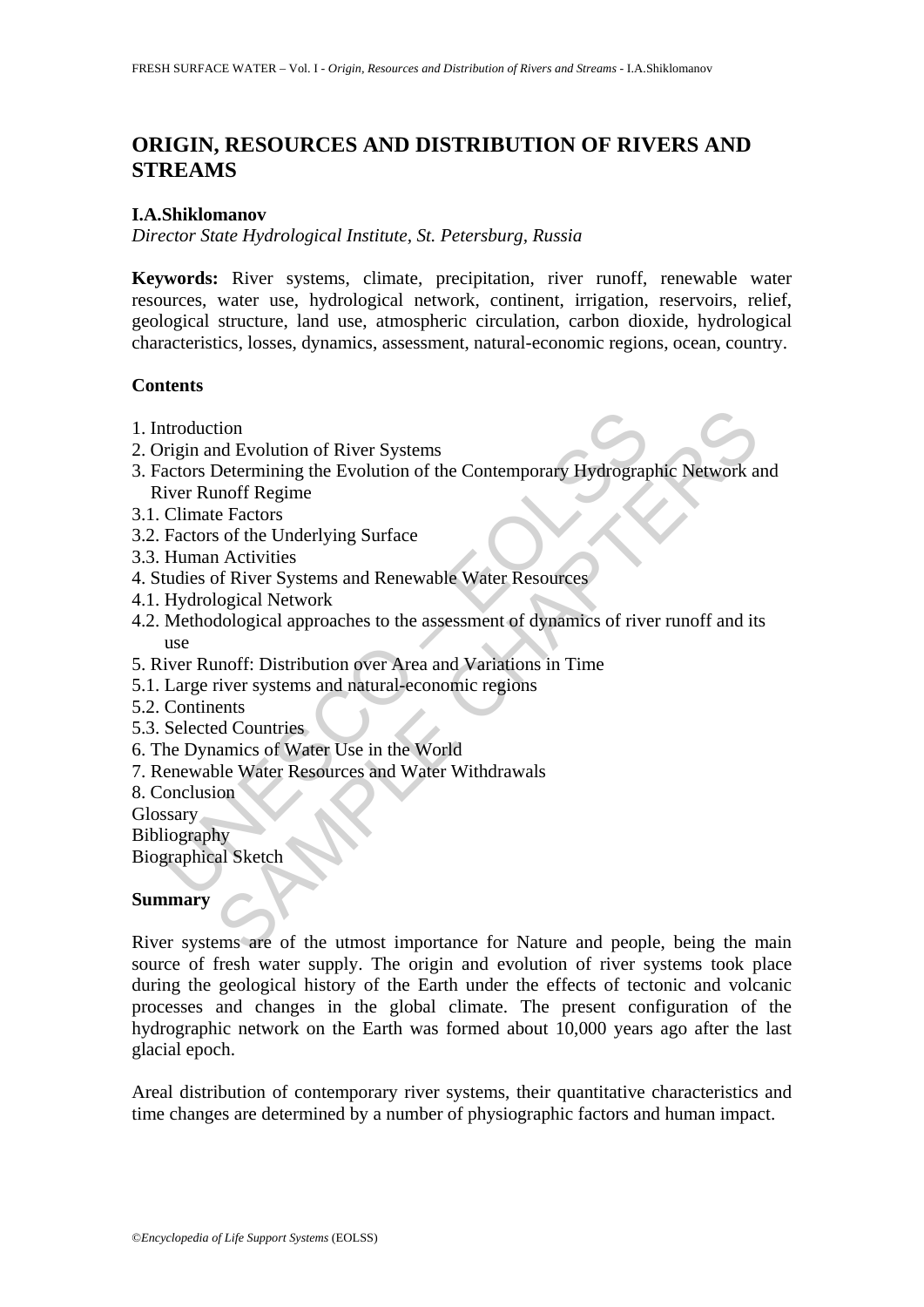The hydrological network contains many hydrological stations where water levels and discharges are regularly measured in rivers, lakes and reservoirs. The data from this network is very important for studying the regimes of water bodies, and for estimation of water resources and their change due to human impact.

The world hydrological network data, as well as data on water use and socio-economic development of different countries of the world, have been used by scientists of the State Hydrological Institute (SHI, St. Petersburg, Russia) for assessment of river runoff dynamics and characteristics of past, present and future fresh water use on a global scale. Analysis and quantitative assessments have been made for the largest river systems, selected countries, all continents and natural-economic regions of the world.

The present paper contains information on the global scale; data on river systems on particular continents are given in other chapters of EOLSS.

## **1. Introduction**

icular continents are given in other chapters of EOLSS.<br> **Atroduction**<br>
system of permanent and temporary watercourse (rivers, streams<br>
sydrographic network on the land surface. According to the slace, this network is dist continents are given in other chapters of EOLSS.<br>
continents are given in other chapters of EOLSS.<br>
comment and temporary watercourse (rivers, streams and brooks) fc<br>
phic network is distributed among the largest waterways The system of permanent and temporary watercourse (rivers, streams and brooks) forms a hydrographic network on the land surface. According to the slope of the Earth's surface, this network is distributed among the largest waterways discharging to oceans, seas or endorheic lakes. The combination of all rivers and streams discharging to a main watercourse forms a river system. This can cover a vast area of hundreds of thousands and even millions of square kilometers. In fact, most of the land surface of our planet comprises a combination of river systems with permanent or temporary hydrographic network penetrating into the whole surface of the Earth, rather like the human blood circulatory system, and discharging fresh water from rains and snow or ice melt to the World Ocean.

River systems and the hydrographic network in general are of a great importance for nature and human life, providing people with fresh water for their activities. The spatial distribution of river systems, their quantitative characteristics and temporal changes in any region of the world depend on a range of physiographic factors (including climatic factors) and the effect of human activity.

The present article describes characteristics of river systems, their variations in time and over area under the effect of physiographic and anthropogenic factors on a global scale. More detailed information on each continent of the Earth is given in other chapters within this Topic of EOLSS.

# **2. Origin and Evolution of River Systems**

The history of origin of rivers on the Earth is very long. Water on the planet appeared during the Archaen era about 4 to 5 billion years ago. According to the most commonly held viewpoint, the Earth's hydrosphere is the result of gaseous emission out of the solid envelope (mantle) of the Earth. About 500 million years ago the hydrosphere volume equaled more than 90% of its present volume. Great volumes of water were concentrated not only in oceans but in glacier shields, in large sea basins, lakes and swamps, in aquifers and in river systems during past geological epochs.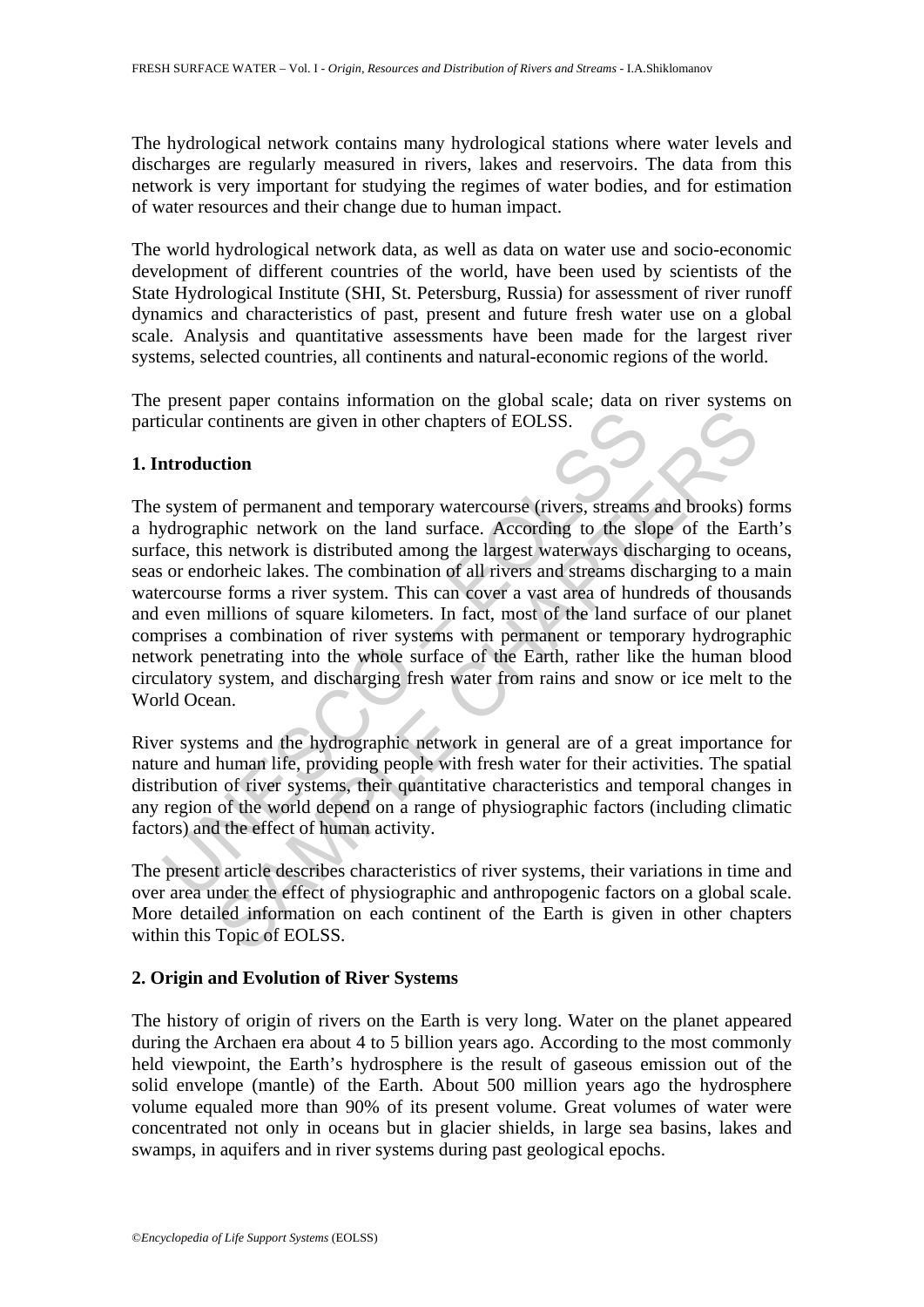Formation of terrestrial hydrography, and origination and evolution of rivers systems in particular, was mainly determined by changes caused by the effect of tectonic and volcanic processes on relief formation, including appearance and evolution of continents, as well as seas and lakes on the continents. Formation of the hydrographic network was affected by changes in climate, water exchange and soil erosion under the influence of solar radiation on the Earth's surface.

During their evolution in different geological epochs, the river systems had various configurations and different hydrological characteristics. We do not have much reliable information about evolution of the river network on the continents during the geological past. Appropriate approximate assessments for individual past epochs are usually made by analyzing the remains of ancient river valleys and different types of deposits, such as continental pebbles and sands of marine, lake and river origin.

An intensive period of erosion caused by surface waters was initiated about 4 billion years ago when individual land masses (the primary continents) were formed. Most traces of the primary watercourses and lakes, however, on the primary continents disappeared as a result of erosion, tectonic and volcanic activities, and repeated oceanic transgressions. Little evidence has been found for surface water activity on land before the period of one thousand million years ago. Some information about evolution of river systems since that time in different regions of the world is given in *Origin and Evolution of River Systems.*

intensive period of erosion caused by surface waters was initiat<br>s ago when individual land masses (the primary continents) w<br>so of the primary watercourses and lakes, however, on the p<br>speared as a result of erosion, tect realization of erosion caused by surface waters was initiated about 4 bill when individual land masses (the primary continents) were formed. A<br>the primary watercourses and lakes, however, on the primary continue<br>he primar Data on paleoclimate reconstructions have been widely applied for description of the hydrographic network distribution and even for quantitative assessment of hydrological regimes of particular water bodies during the Quaternary geological period, the beginning of which is usually related to the time of 1.5 to 2.5 million years ago (Pleistocene). Most assessments were obtained for the territory of Eurasia (see *Origin and Evolution of River Systems*). It should be noted that the Pleistocene period was characterized by total climate cooling on Earth and by periodic glaciations at temperate latitudes of the northern hemisphere. Evolution of the river network, and formation of lakes and water resources in these regions, are closely connected with glaciation processes.

It has been established that the last glacial epoch began about 115 000 years ago and lasted for more than 100 000 years. Initially, the glaciation was not too intensive, with frequent intervals. The most intensive cooling and thickest ice cover in polar regions and at temperate latitudes of the northern hemisphere, as well as glacier formation in mountain areas, began about 50 000 years ago; the glacier coverage was most extensive before the 18th millenium B.C. At that time glacier coverage in the northern hemisphere extended to  $50-60^{\circ}$ N and its maximum thickness was  $2500$  m. During that period glaciers in the mountains in southern areas of the Earth, including in subtropical zones, occupied very large areas; the lower boundaries of glaciers were 1 to 2.5 km lower than their present position. During the subsequent millennia, when climate warming began on Earth, the ice cover on the continents and glaciers in mountains began to melt. Most intensive melting occurred during the period of 16 to 13 thousand years ago and it was completed about 7000 years ago. Ice coverage extension and melting caused a fundamental change in the hydrographic network over a vast land area. During the post-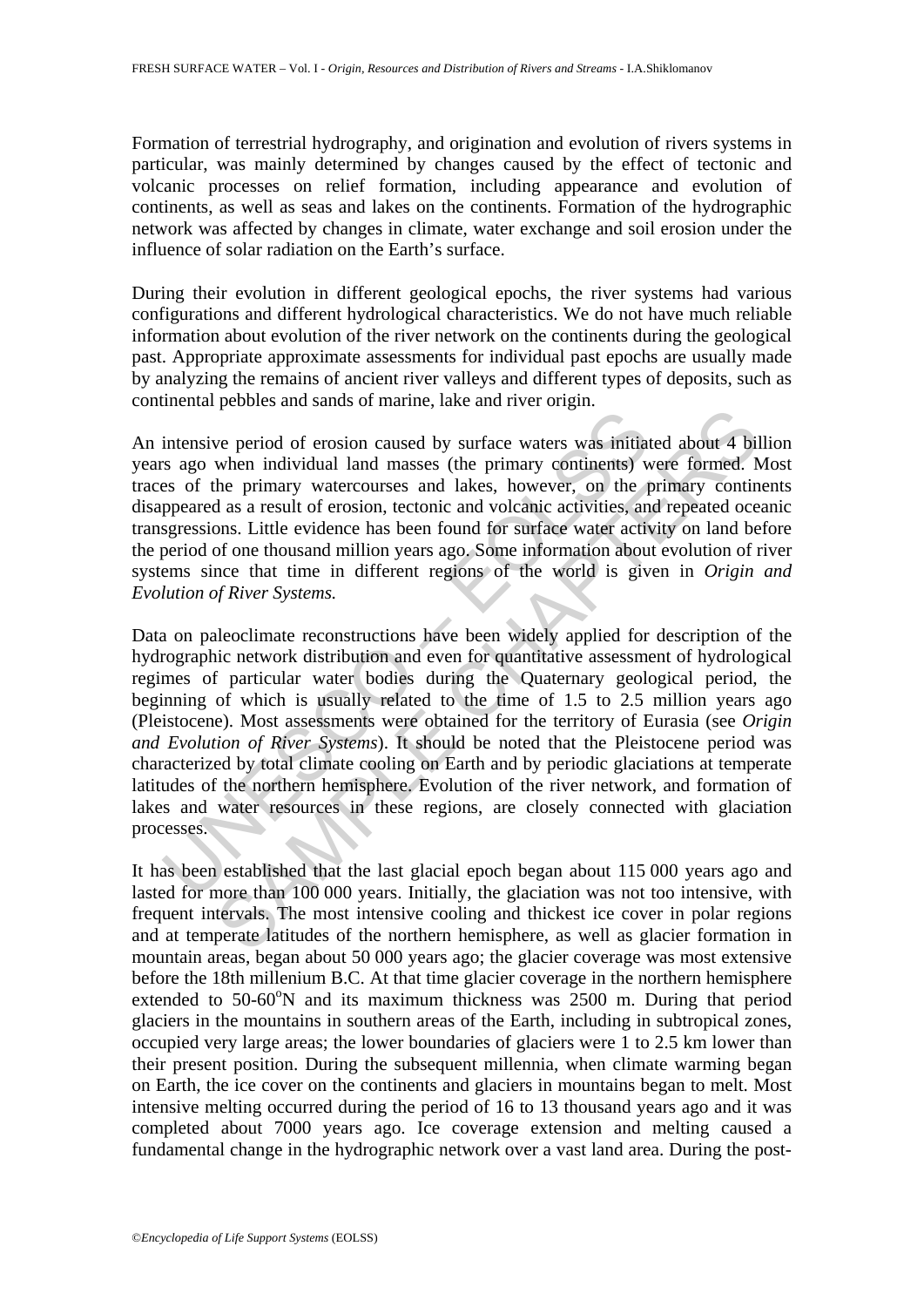glacial period (Holocene), i.e. during the last 7 to 10 thousand years, the hydrographic network on our planet did not suffer great changes and its configuration has been similar to the contemporary one.

# **3. Factors Determining Evolution of the Contemporary Hydrographic Network and River Runoff Regime**

The contemporary evolution of the hydrographic network and river runoff regime is explained by a complicated interaction between physiographic factors and human activity.

Physiographic factors may be combined into two basic groups:

- meteorological or climate factors, i.e. mainly precipitation, solar radiation, air temperature and humidity;
- factors of the underlying surface of the watershed, i.e. relief, geological structure, soils and vegetation, lakes and swamps, watershed area and configuration, river length and slope.

Factors of human activity are also variable and comprise different impacts on the hydrographic network, on watershed surface and river runoff characteristics.

In considering the dependence of the condition of the hydrographic network and river runoff regime on various factors, it should be taken into account that the rate and opportunity of these factors on different phases and characteristics of river regime (annual runoff, streamflow distribution during a year, maximum and minimum water discharges, etc.) may differ greatly.

# **3.1. Climate Factors**

• meteorological or climate factors, i.e. mainly precipitation<br>
air temperature and humidity;<br>
• factors of the underlying surface of the watershed, i.e.<br>
structure, soils and vegetation, lakes and swamps, wi<br>
configurati meteorological or climate factors, i.e. mainly precipitation, solar radiative remerature and humidity;<br>factors of the underlying surface of the watershed, i.e. relief, geolog<br>structure, solist and vegetation, lakes and swa Solar radiation (and in particular the radiation balance at the Earth's surface) is the main factor which determines water circulation on the planet and the climate situation in any region. The solar radiation onto the Earth's surface is characterized by a clear latitudinal distribution: maximum values of radiation balance are observed at the equator and tropical latitudes; northward and southward these values decrease rapidly. For example, at  $60-70^{\circ}$ N the radiation balance values are 5-6 times lower than those on the equator.

Non-uniform warming of the Earth's surface because of variation in inflow of solar radiation with latitude, and different conditions of solar radiation absorption by different types of surface, explains the origin of large-scale air fluxes and atmospheric circulation. The greatest contrasts arise between land and ocean subject to seasonal and latitudinal changes, and between surfaces covered with ice/snow and bare surfaces. Latitudinal differences in solar energy inflow and contrasts between ocean and land and polar ice at the Earth's rotation ultimately explain the fields of atmospheric pressure, large-scale transportation of air fluxes, energy and water vapor.

Air fluxes resulting from atmospheric circulation transport water vapor over long distances; when moving around high mountain massifs, these fluxes cause large-scale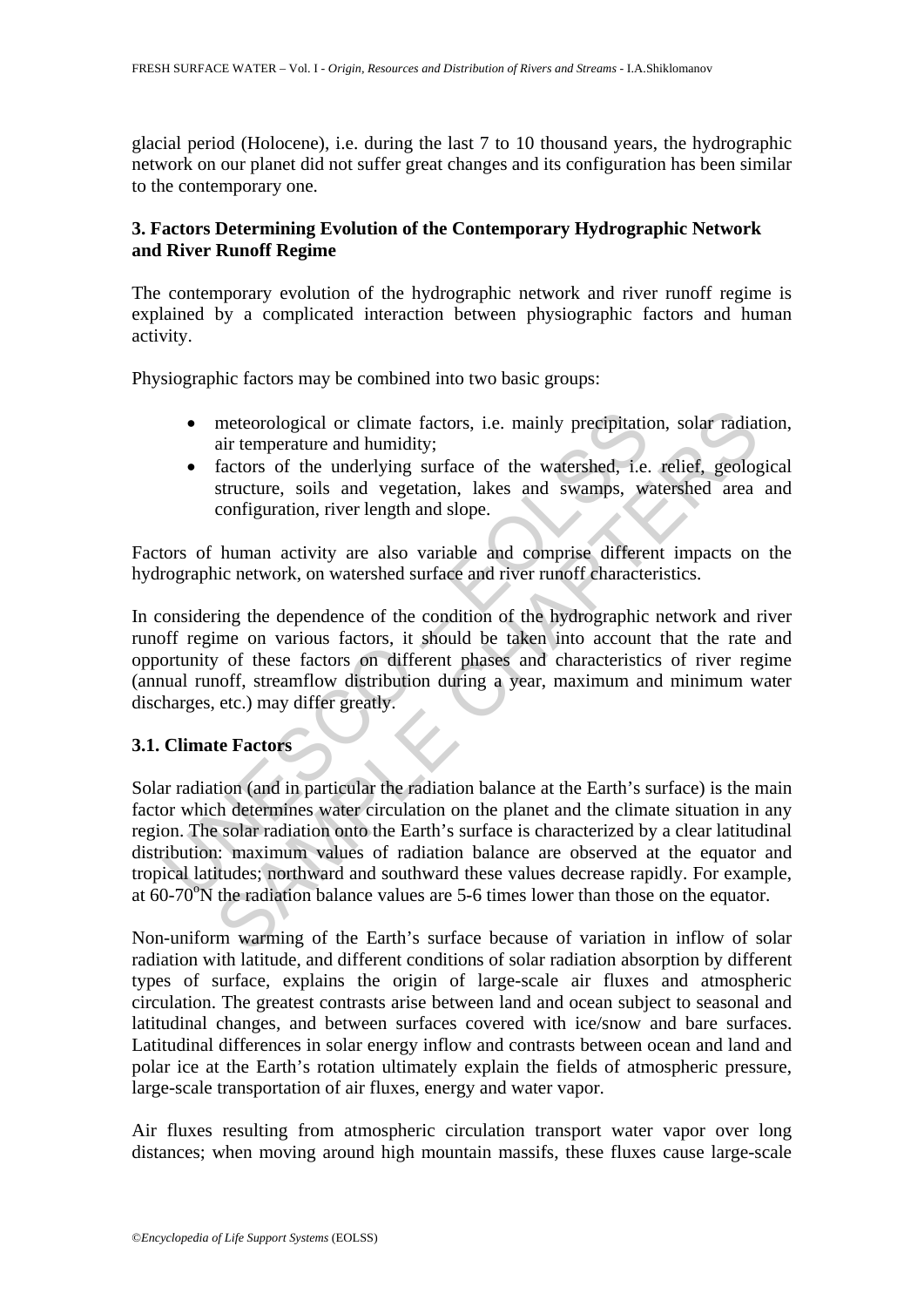vertical movements causing water vapor to rise to the upper part of the troposphere and produce precipitation. They also explain the uneven fall of precipitation in time and space.

The processes of atmospheric circulation are not stable, both at the global scale and for particular regions. Air mass transportation along latitudes is overlapped by meridional movements, thus producing circulation zones that change by seasons; they are also affected by changes in the conditions of the Earth's surface. The atmospheric circulation is greatly affected by processes in the World Ocean, by factors of solar activity and by different cosmic factors. Therefore, atmospheric circulation and precipitation are subject to great time-space changes. On a small scale (small areas and short time intervals) this produces extreme meteorological situations, i.e. maximum or minimum precipitation, severe storms and floods, or very low streamflow. On a large time scale the processes of atmospheric circulation explain climate variation over a large areas, e.g. wet years (or periods) alternating with dry years (or periods).

According to the studies made in recent decades, atmospheric circulation processes, and consequently climate conditions, greatly depend on human impact that has changed the gas content of the atmosphere by increasing concentrations of  $CO<sub>2</sub>$  and other gases emitted during combustion of organic fuels and development of certain industries.

ospheric circulation explain climate variation over a large areas,<br>ods) alternating with dry years (or periods).<br>ording to the studies made in recent decades, atmospheric circula<br>sequently climate conditions, greatly depen c circulation explain climate variation over a large areas, e.g. wet years<br>c circulation explain climate variation over a large areas, e.g. wet years<br>ternating with dry years (or periods).<br>to the studies made in recent de Total annual precipitation onto land (without Antarctica) is about  $116\,700\ \mathrm{km}^3$ , which equates to a water layer 864 mm deep evenly distributed all over the land surface. Maximum precipitation (on average about 1600 mm) is observed on the territory of South America; minimum precipitation (only 456 mm) falls on Australia. Mean average precipitation onto the territories of the other continents varies from 740 to 790 mm. Considering precipitation distribution over latitudinal zones, it should be noted that maximum precipitation (about 1900 mm) occurs in the equatorial zone within  $10^{\circ}$ N and 10°S. Northward of the equator, where most land area is located, the precipitation layer tends towards a regular decrease; mean precipitation in the zone between 40°N and  $60^{\circ}$ N is about 675 mm.

These values of precipitation have been averaged for large areas. Annual precipitation on the territory of each continent and within each latitudinal zone is distributed extremely unevenly. As a whole for the territory of our planet, the mean annual precipitation varies within very wide limits, i.e. from 5 to 25 mm (deserts on different continents) to 11 000 mm (southern slopes of the Himalayas). A very uneven distribution of precipitation occurs on each continent.

This uneven distribution of precipitation over the land area on our planet mainly explains the extremely uneven spatial distribution of streamflow. The most moistened regions of the Earth have the most developed hydrographic networks and highest values of annual river runoff (renewable water resources). In deserts where precipitation fall may not occur for several years, the permanent hydrographic network is practically missing and river runoff is about zero.

Precipitation is the main climate factor affecting streamflow formation; nevertheless, there are some other climate factors affecting to a certain extent the amount and regime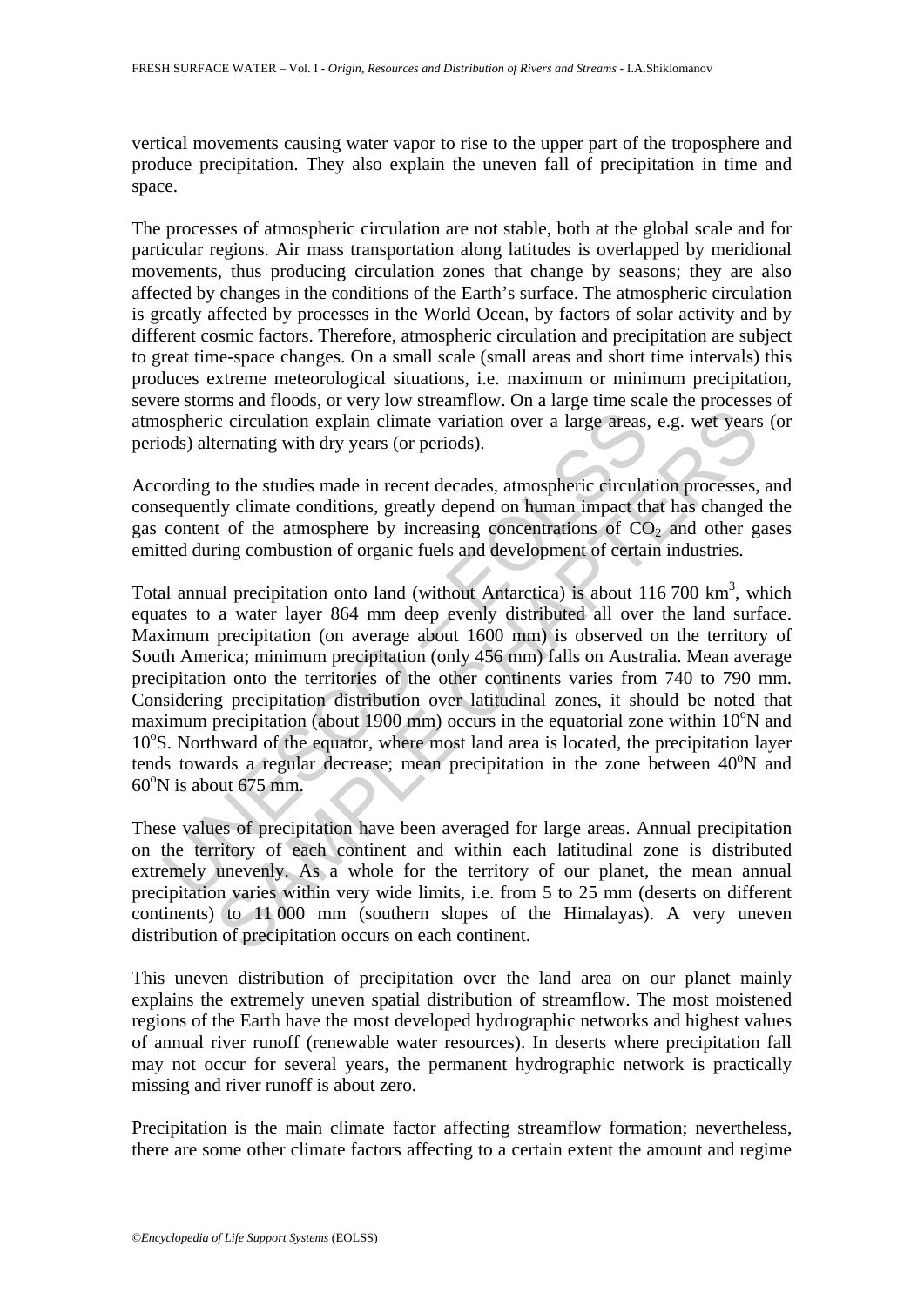of river runoff, streamflow distribution during a year and extreme runoff characteristics. These are air temperature, air humidity and wind velocity, which determine evaporation values, thus affecting different characteristics of river runoff and water resources. This effect is particularly great in regions of water deficit and during hot and dry seasons in the regions of temperate climate when precipitation may be completely lost to evaporation.

Thus, streamflow characteristics, annual or seasonal runoff in particular, depend on the ratio between precipitation and evaporation, which is expressed by the so-called aridity index. The regions of excessive and sufficient water amount where the aridity index is small are characterized by the greatest river runoff volumes. In such regions precipitation is the main factor determining runoff space-time variation. Regions with dry and hot climates and a high aridity index are characterized by very small runoff values and, as a rule, by great runoff variability in time and space.

ies and, as a rule, by great runoff variability in time and space.<br>
nould be noted that in some physiographic conditions the air tem<br>
nunt and distribution of streamflow not only indirectly via evapo<br>
e.g. during melting o as a rule, by great runoff variability in time and space.<br>
as a rule, by great runoff variability in time and space.<br>
e noted that in some physiographic conditions the air temperature affects<br>
d distribution of streamflow It should be noted that in some physiographic conditions the air temperature affects the amount and distribution of streamflow not only indirectly via evaporation but directly, too, e.g. during melting of ice and snow cover. This is typical of regions where a high proportion of annual precipitation is snow and it is accumulated during the cold season; it is also typical of high mountain areas where rivers are recharged by melting glaciers. In these regions air temperature variations directly affect snow and ice melting, and as a result, affect streamflow variations during a year and its extreme characteristics. Nevertheless, the total values of annual runoff in these regions mainly depend on the annual precipitation.

As noted above, precipitation and air temperature are subject to great time-space changes. If they are estimated on average for a large area and for a long-term period, however, these values are rather stable and characterize the natural climate condition of particular regions. A rather stable value of the natural streamflow corresponds to this climate condition. All present and future assessments of climate, runoff, water resources and water use characteristics are based on the assumption of stability or sustainability of climate and river runoff.

Studies by climatologists, however, made since the early 1990s have proved quite convincingly that the hypothesis about climate stability under present conditions is not correct. This is explained by human activity and by ever-growing combustion of fossil fuels resulting in higher carbon dioxide  $(CO<sub>2</sub>)$  concentration in the atmosphere, global air temperature rise, and change in atmospheric circulation, precipitation regime and runoff characteristics [see: *Anthropogenic Effects on the Hydrological Cycle*].

According to the available prognostic assessments, the air temperature by the end of the twenty-first century may be by 2.0 to 3.0  $^{\circ}$ C higher; moreover, in high and middle latitudes a warming of  $6-8$  °C may be expected. It is also possible to expect precipitation change during the cold and warm seasons. As for particular regions, long-range forecasts of anthropogenic climate change (precipitation in particular) have many uncertainties both concerning the scale of change and timing of occurrence. Nevertheless, it is evident that these changes will be significant and may greatly affect the river systems, river runoff regime, and characteristics of fresh water use. In many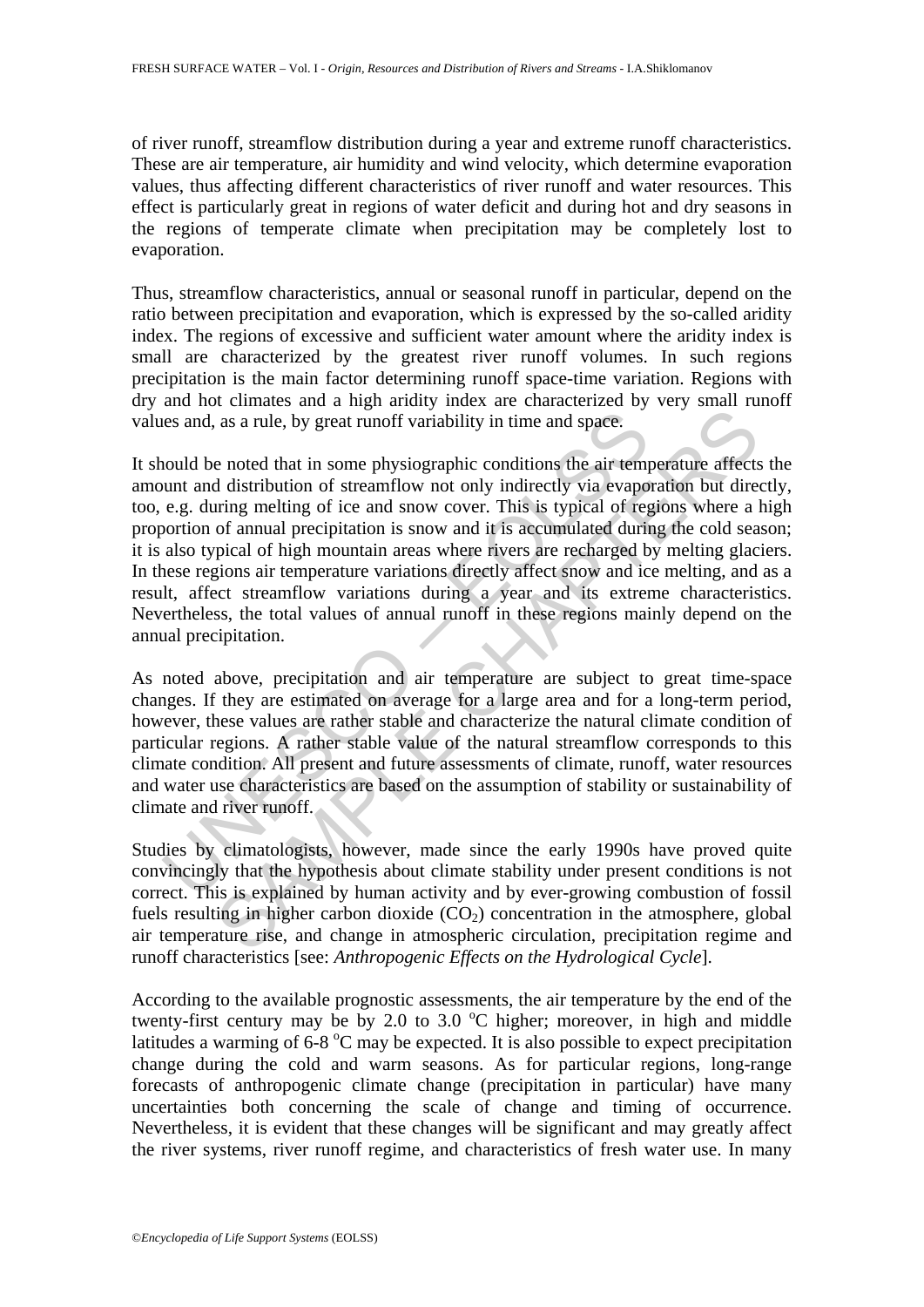regions, and the arid and semi-arid ones in particular, which are especially vulnerable even to a slight climate change, the results of global warming may be extremely adverse.

Taking this into account, development of reliable forecasts of anthropogenic climate change, assessment of these results in relation to river runoff regime, water resources and water use, development of a number of projects for future mitigation of possible negative effects, and adaptation to these effects, are vitally important and urgent problems for contemporary hydrometeorological science.

It should also be noted that the above possible great anthropogenic climate change refers to the semi-distant future, i.e. to the end of the twenty-first century. According to the available assessments, climate change during the next two or three decades is not so great (a global air temperature rise of 0.5 to 0.6  $\degree$ C is predicted). Taking this into account, and noting the great uncertainty of the present prognostic assessments of the change in regional climate characteristics, when computing water resources and water availability in the world for the next 10 to 20 years, it is quite possible to use the present climate data based on long-term observations.

# **3.2. Factors of the Underlying Surface**

The factors of the underlying surface affect river systems in different ways. As noted above, the amount of renewable water resources or river runoff on large territories mainly depends on the climate conditions determining the amount of precipitation and evaporation. Specific features of the underlying surface of river basins in this case are displayed by the effect of these features on precipitation and evaporation.

It (a global air temperature rise of 0.5 to 0.6 °C is predicted)<br>count, and noting the great uncertainty of the present prognostic<br>ge in regional climate characteristics, when computing water re<br>lability in the world for t obal air temperature rise of 0.5 to 0.6 °C is predicted). Taking this<br>coloral air temperature rise of 0.5 to 0.6 °C is predicted). Taking this<br>ed noting the great uncertainty of the present prognostic assessments of<br>experi For example, elevated areas (highlands) in basins lead to higher precipitation, and, consequently, to greater river runoff if compared with flat river basins in similar climate condition. On the other hand, large lakes, and temporary overflows of rivers over vast areas in arid climate conditions, cause intensive evaporation, and, consequently, lead to decreased river runoff if compared to river basins in a similar climate without large water areas. The factors of the underlying surface greatly affect the hydrographic network structure, extreme characteristics of river runoff and, to a lesser extent, streamflow distribution during a year.

Geological structure and relief are the most stable characteristics of any river basin. They determine to a great extent the general structure and density of the hydrographic network, river slopes and surface-subsurface water interaction. The hydrographic network density in a mountain river basin is higher, river slopes are steeper and, consequently, water flow velocities are higher; this explains intensive and short-term floods caused by rainfall. On flat watersheds the river slopes are gentle; closed depressions filled with water during floods are often observed in such terrain. Water outflow from such watersheds is difficult; maximum water discharges are small; most precipitation is accumulated on the watershed and it is later lost to evaporation.

Specific conditions of the hydrographic network and runoff regime formation are observed in so-called "karst" regions where large areas are occupied by soluble rocks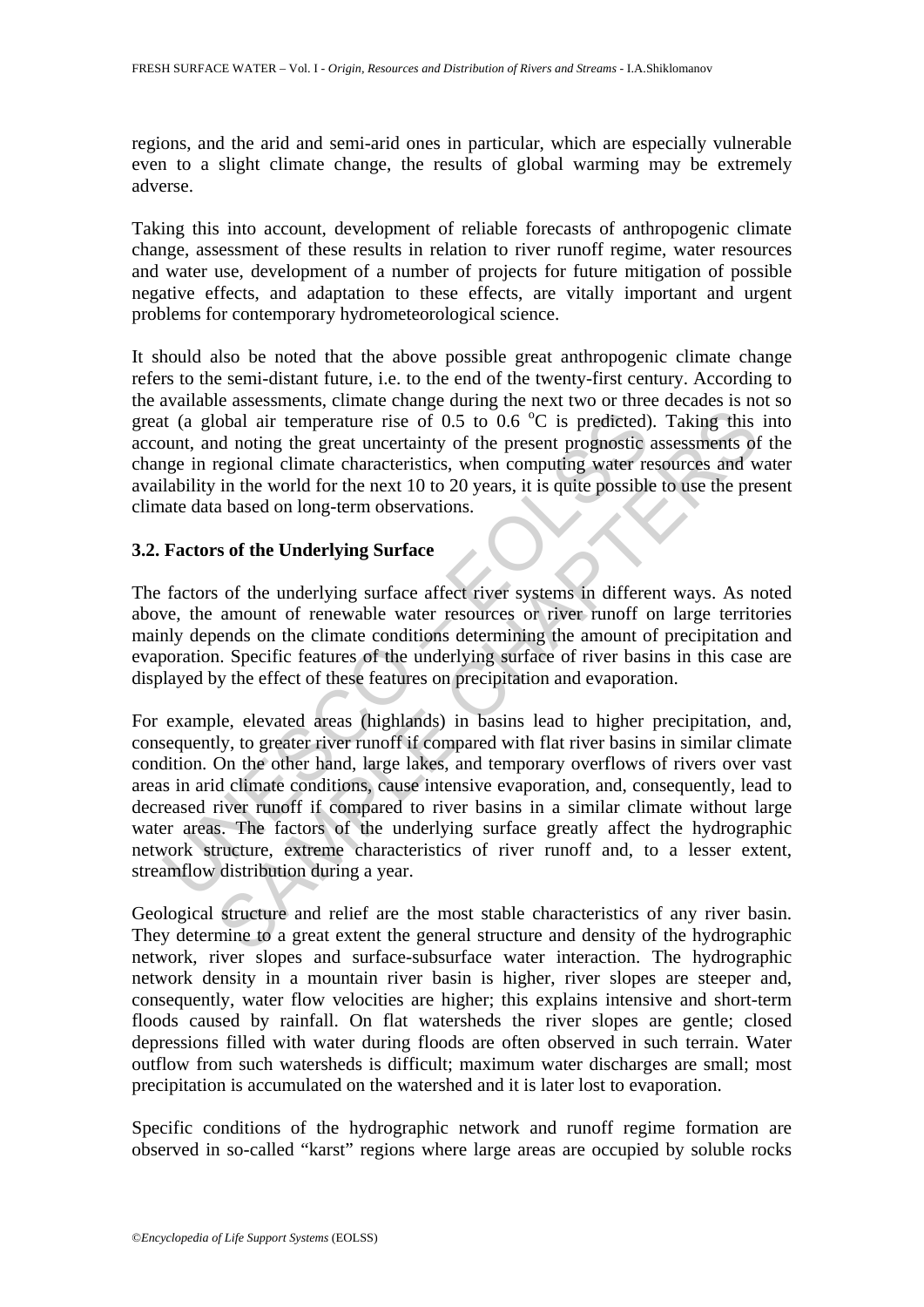(limestone, gypsum, rock-salt, etc.) and a range of different cavities, caves, subsurface lakes and streams occur. Karst regions are characterized by specific conditions of surface and subsurface water interaction. The river network is not permanent because precipitation disappears to subsurface cavities and discharges to large rivers as subsurface flow. Spring snowmelt and rainfall floods are not well expressed in rivers in karst regions; higher runoff, however, is observed during periods of low surface water discharge in ordinary rivers in the same climate zone. Soils and plants affect river runoff primarily by precipitation loss to evaporation, and, secondarily, by precipitation overflow and infiltration losses. In general, different plant species are characterized by different evaporation rates and create different conditions for runoff formation. For example, in forests a high proportion of surface runoff percolates into the ground and becomes subsurface runoff due to the high infiltration capacity of forest soils and leaf litter. As a result, runoff from forested areas, as compared with open ground, is more uniform, and usually forested watersheds are characterized by lower maximum and higher minimum water discharges.

form, and usually forested watersheds are characterized by loven minimum water discharges.<br>
effect of forests on river runoff is most significant in regions whe renceipitation is snow, it melts in spring to produce a sprin nd usually forested watersheds are characterized by lower maximum<br>mum water discharges.<br>The maximum water discharges.<br>The forests on river runoff is most significant in regions where a major por-<br>pipitation is snow, it mel The effect of forests on river runoff is most significant in regions where a major portion of the precipitation is snow; it melts in spring to produce a spring snowmelt flood. This effect on river runoff is produced not because of greater melt water infiltration but as a result of different accumulation rates of snow on forested and bare localities, as well as by delay of snow melt in forests. The effect of lakes on river runoff is different. Annual river runoff in lacustrine areas tends to be lower because of higher evaporation losses from water surfaces than from land. This is extremely important for arid and semi-arid regions where evaporation from water surfaces greatly exceeds evaporation from land. As for humid regions, evaporation from the water surface and from land is about the same and the effect of lakes on annual river runoff is insignificant.

The effect of lakes on uniform streamflow distribution during a year is great; it occurs because water in lakes is accumulated during wet periods and is released during dry periods, as it is in man-made reservoirs.If a watershed is low-lying and swamps occupy large areas, maximum discharge during rainfall and snowmelt is greatly reduced and flood duration increases. This mainly occurs due to slower runoff and overflows of the swampy rivers in wide river valleys. The effect of various physiographic factors (e.g. river length and watershed shape) on river runoff is not great but can slightly affect maximum water discharge in cases of extreme floods.

> TO ACCESS ALL THE **39 PAGES** OF THIS CHAPTER, Visit[: http://www.eolss.net/Eolss-sampleAllChapter.aspx](https://www.eolss.net/ebooklib/sc_cart.aspx?File=E2-07-01)

#### **Bibliography**

- - -

Korzoun V.I. ed. (1978). *World Water Balance and Water Resources of the Earth.* UNESCO, 663 pp [Analysis of data on the water balance components for continents, oceans and the Earth as a whole;